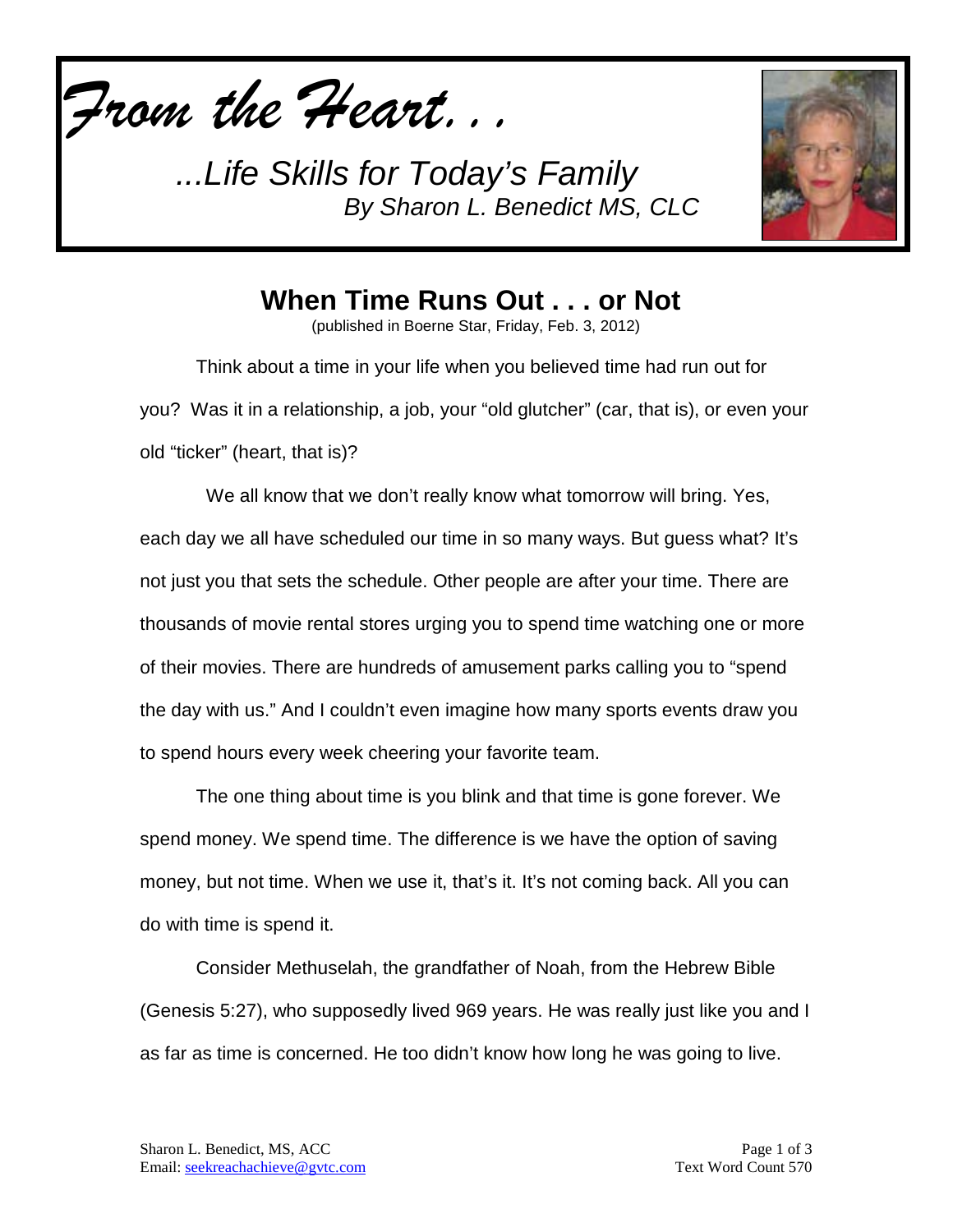Every morning he only had today. You don't know how long you will live. You too only have today.

Whether we perceive time moving fast or slow, that is our perception, not time's reply to us. Ivan Turgenev (1818-1883) was a Russian novelist, short story writer, and playwright. In one of his writings, he penned " Time sometimes flies like a bird, sometimes crawls like a snail; but a man is happiest when he does not even notice whether it passes swiftly or slowly." We could then be so in the moment, fully engaged, that time almost feels infinite.

Scientists for the past century have been wrestling with the mystery of time and space. It seems that time, space, and whatever object floating in space seemingly change the way time is recorded. In Splitting Time from Space—New Quantum Theory Topples Einstein's Spacetime By Zeeya Merali (November 24, 2009), "Einstein famously overturned the Newtonian notion that time is absolute—steadily ticking away in the background. Instead he argued that time is another dimension, woven together with space to form a malleable fabric that is distorted by matter." Yet, the mystery still prevails. Only time will tell, pun intended.

Then add the distinction between "Chronos" and "Kairos," the Greek language that makes Chronos refer to numeric, or chronological, time. Kairos literally means "the right or opportune moment," and is specifically related to metaphysical or Divine time. In theology, Kairos is qualitative, as opposed to quantitative. Where chronological time keeps being spent, divine quality time just might redeem some your spent time in its own mysterious ways.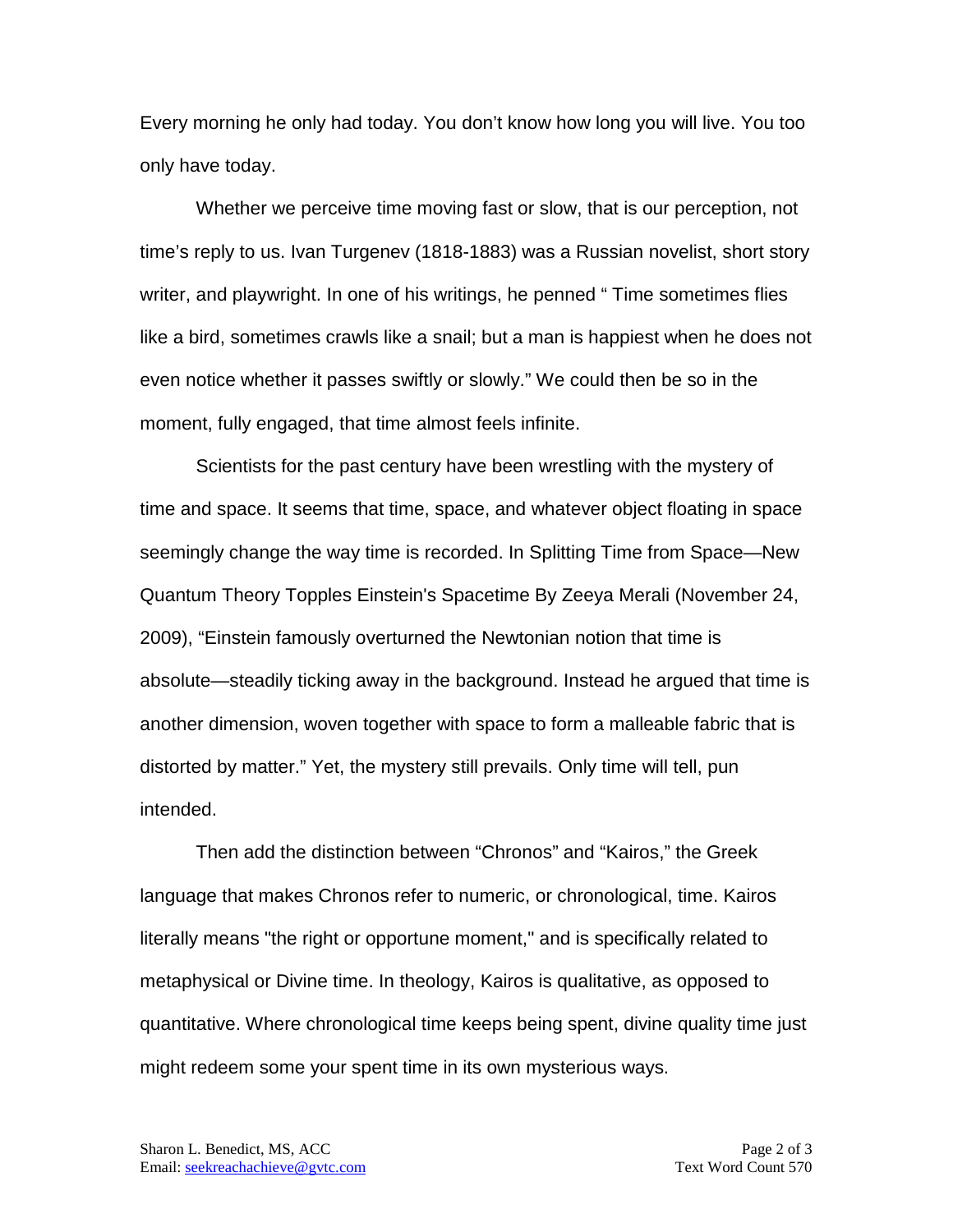So, keep that in mind and heart as you make choices each moment throughout the day. Time may not have run out as you thought. For each day is another opportunity to redeem the time, even if you are actually a day older. What a gift to treasure!

**--**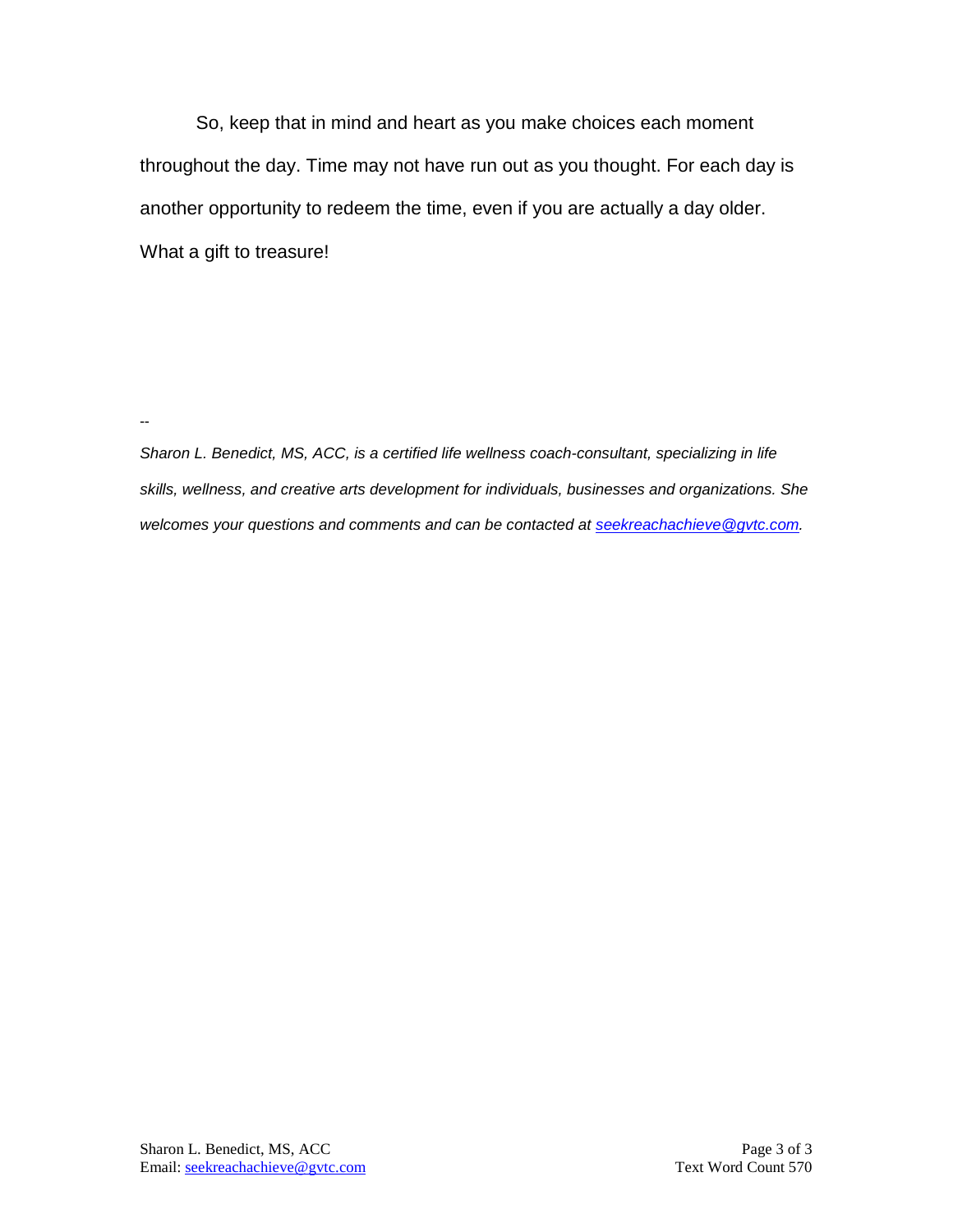



## **Not enough time and too tired to do anything about it**

(published in Boerne Star, Friday, Feb. 10, 2012)

Are you in the middle of a maze of things to get done, decisions to make, actions to take today? Is the list driving your life more than you? If it is, then you probably are having a rough time figuring out what is most important versus what seems to be urgent. And there doesn't seem to be ever enough time.

You also may be avoiding those more difficult things to face and take care of. Why not just get the easy ones done fast and come back to the hard ones later or never. The hard ones just might disappear or take care of themselves eventually, right? Maybe all this is giving you one ginormous hint (meaning giant, enormous, huge, gargantuan—you get the picture)!

No, it's not "just get organized", although it does play a part. Let's cut to the chase . . . you are just too tired to do anything about it. You don't even have the energy to read the list of "to do's" you stuck under the pile. Out of sight, out of mind. And for the moment it feels good.

What do you do about it? Just get tough and keep moving? Ignore your exhaustion? I don't think so. No matter how many times you try to turn the ignition key, the engine won't start. It only replies with either a few grinding noises or repetitive clicks before complete silence may show up. No, I'm not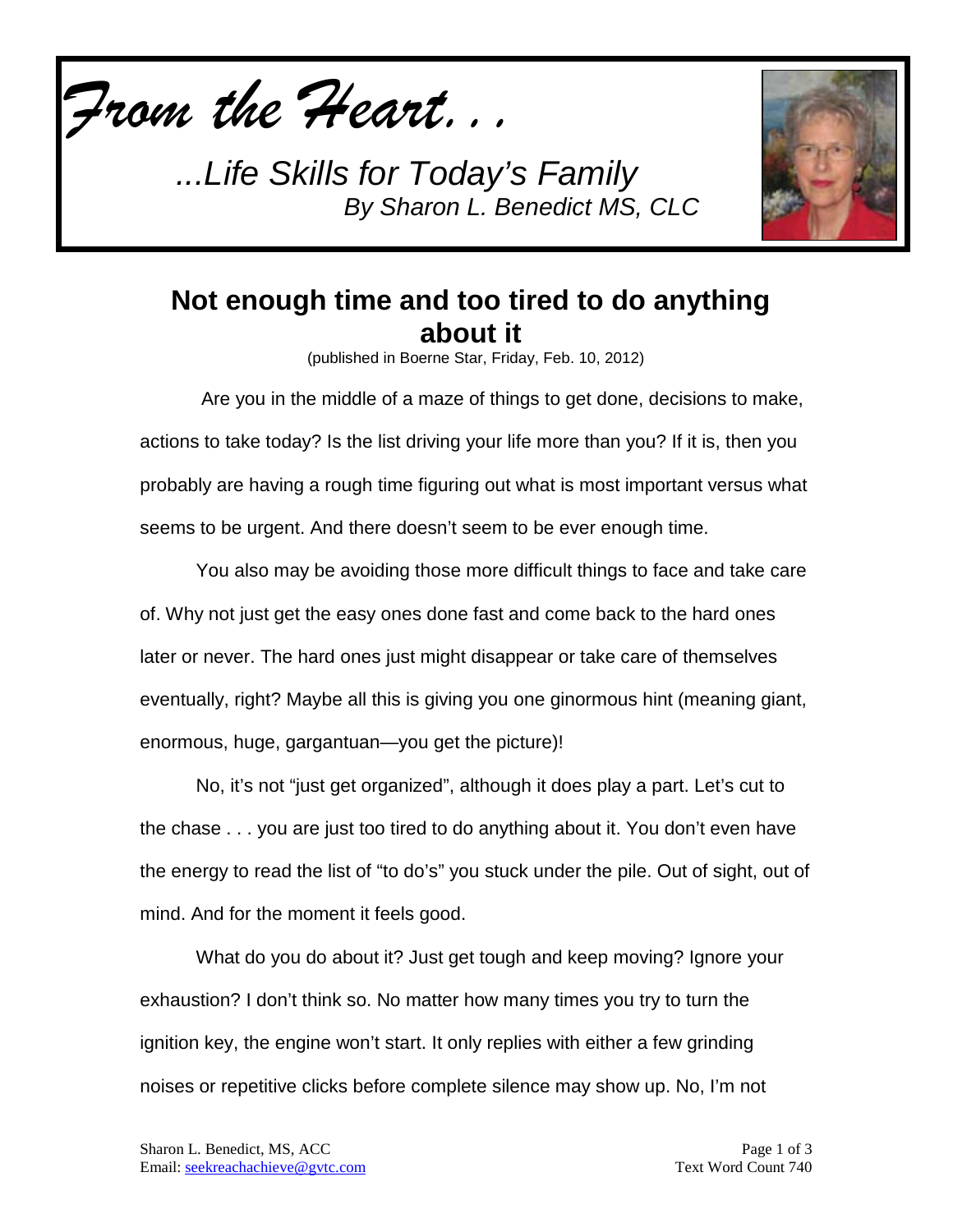talking about your car. Your own internal engine is giving you warnings that something is low or missing. And you need refueling or something replaced.

Consider first that the key doesn't turn. You just may have your "get up and go" in park—your motivation isn't moving. So, give yourself a 15 to 30 minute break to jump-start your motivation and try again.

If that doesn't work, then consider that your fuel and/or fluids may be low or on empty. It sounds silly but many people keep pushing themselves on an empty stomach and also get dehydrated. They don't realize, in the long-run, they overheat, run out of steam, and end up not doing a very good job with the job at hand. Simply, fill the tank—go eat, and keep the fluids flowing in your body. Then see if your engine reeves up again.

If not, consider your spark plugs may be loose or need replacing. If an area of your life has a loose connection, simply reconnect. Sometimes something in your life needs to be replaced (and I don't necessarily mean your spouse!). Check under the heart hood and find out if you need something new in your life to jump start you again.

If not, consider that it could be your battery—your mind, heart, and body are just plain exhausted. If your headlights, your mind of course, is not as bright as usual, time to recharge. Be sure to read your owner's manual (i.e. what's most important in your life) on how to jump-start so you won't end up again burning out body and soul components. Ask a knowledgeable friend to help you. You sure don't want to wait until you hear that erratic "clicking" noise in your heart that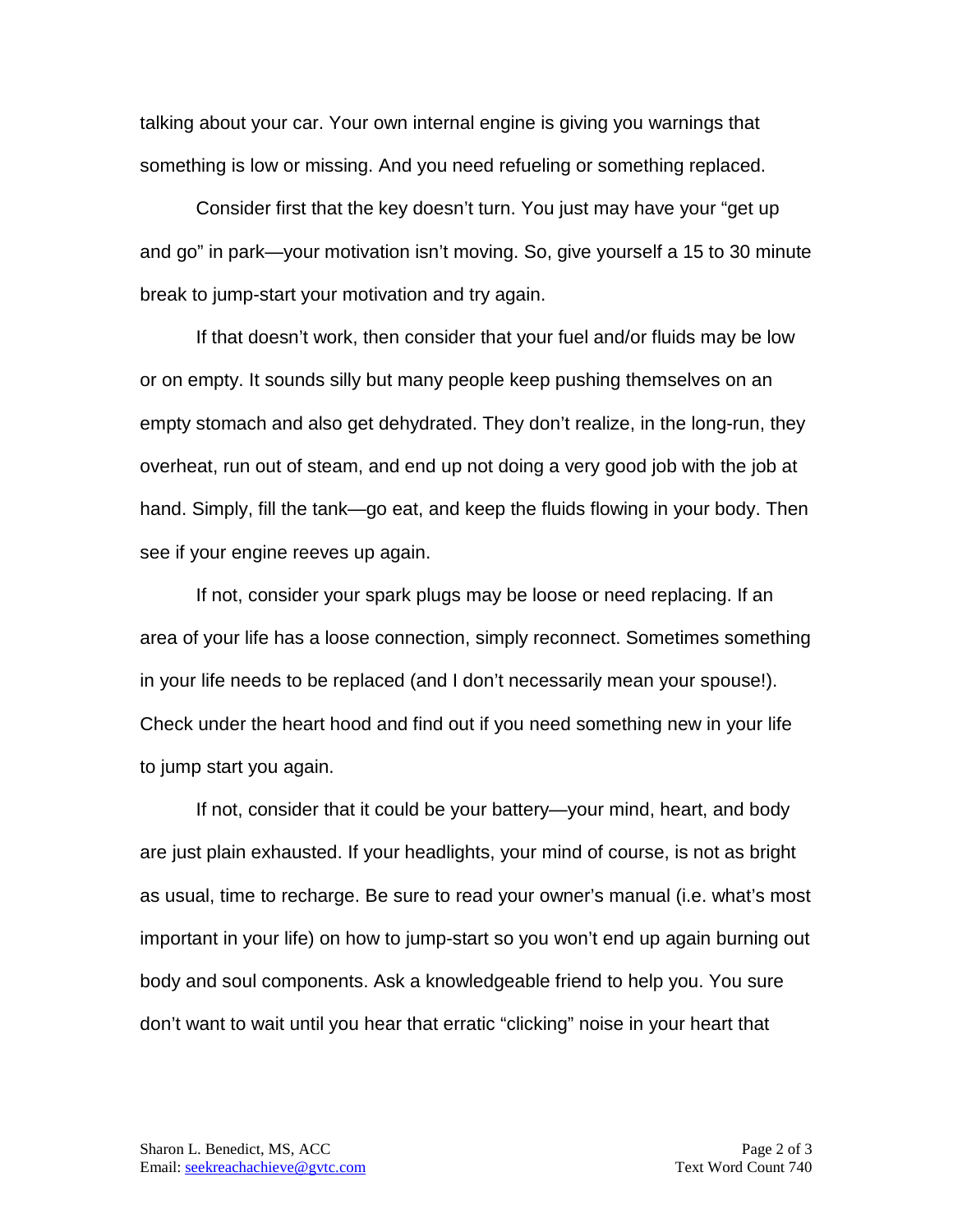could also indicate "blocked fuel lines," and you are dangerously low, bordering on dead!

While you are checking up on your mind and heart, look over the rest of you for any area needing help. Don't wait to look under the hood tomorrow, next day, or next month. Believe me, it's no fun to find all your wires and cables have become corroded and may need to be replaced before you can get yourself back on the road again.

So, before you try to prioritize and get organized with your list, take a much needed inventory. But even before you do that, take a peaceful walk in nature and a long, quiet nap in a place of refuge (if not your own home, find that special spot). And turn off your cell phone or any other device that would interrupt. Do it today. Both nature and nap will do wonders for waking you up to a new day for tackling that list. Next article will focus on tips for tackling.

**--**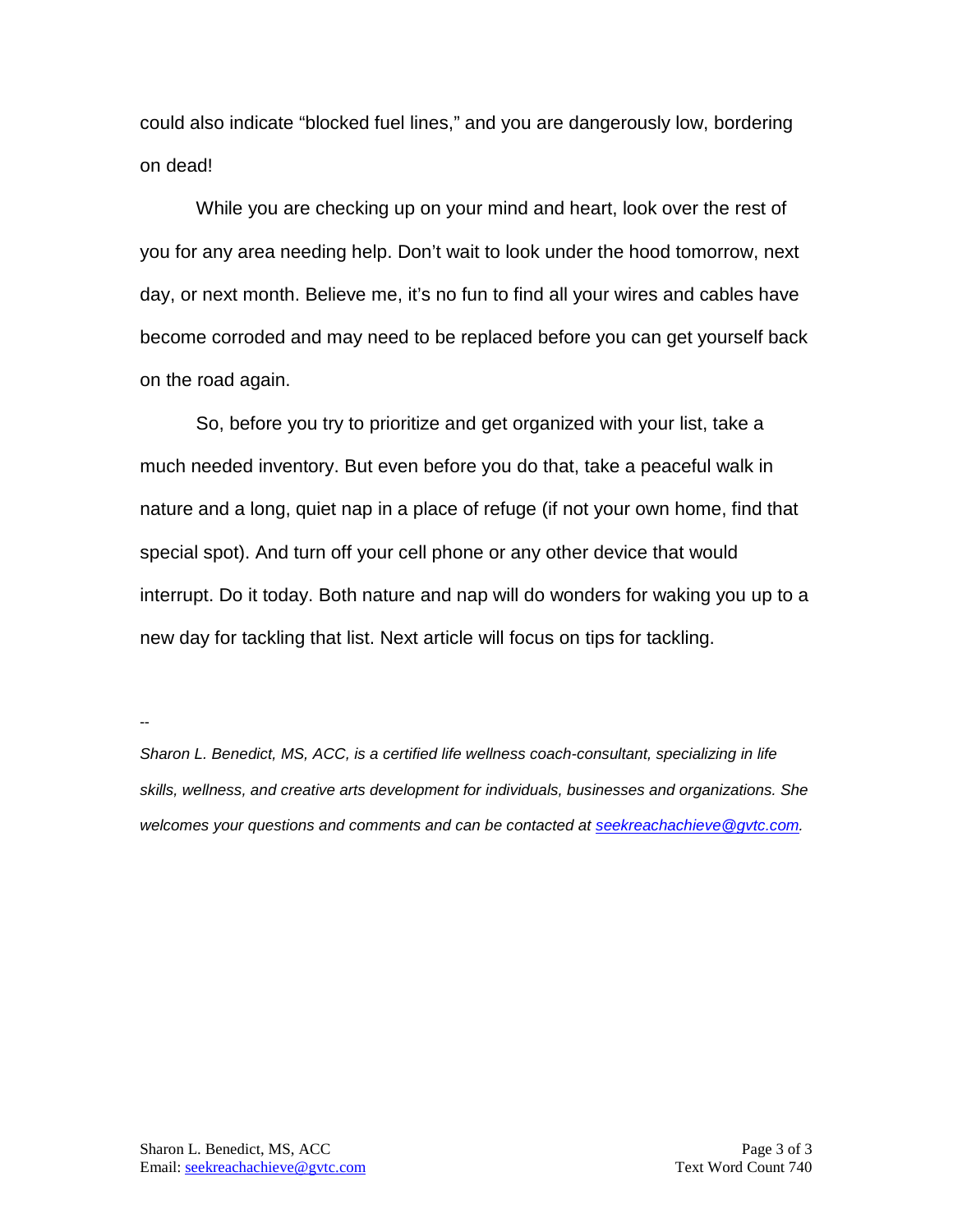



**Tips for Time** (published in Boerne Star, Friday, Feb. 17, 2012)

Had a nice nature walk and nap yet? I hope so. You will then be ready for tips to tackle managing your time. If you haven't done your nature walk and nap, do it now. Then come back to this article.

Sarah Welch and Alicia Rockmore offers us in their article, *Buttoned Up: Nine immutable laws of time management,* some great tips I pass along (http://www.timesreporter.com/life/x715340241/Buttoned-Up-Nine-immutablelaws-of-time-management). Check out the details. For now, I'll give you the highlights and pose a question for you on each tip. My hope is your response will get you started in the right direction being more in sync with your life and daily responsibilities.

The first tip states "In anything, 20 percent of task are critical, 80 percent are trivial." I offer a question for you that may help you know the difference. "What is most important to you?"

The second tip is "Delegating is the only way to get more done in less time…." My question for you is "Who do you have to delegate to?"

The third is "Inertia is a powerful force." My question is "Which is causing your inertia…not wanting to tackle the most difficult project or situation or just still too tired to tackle it?"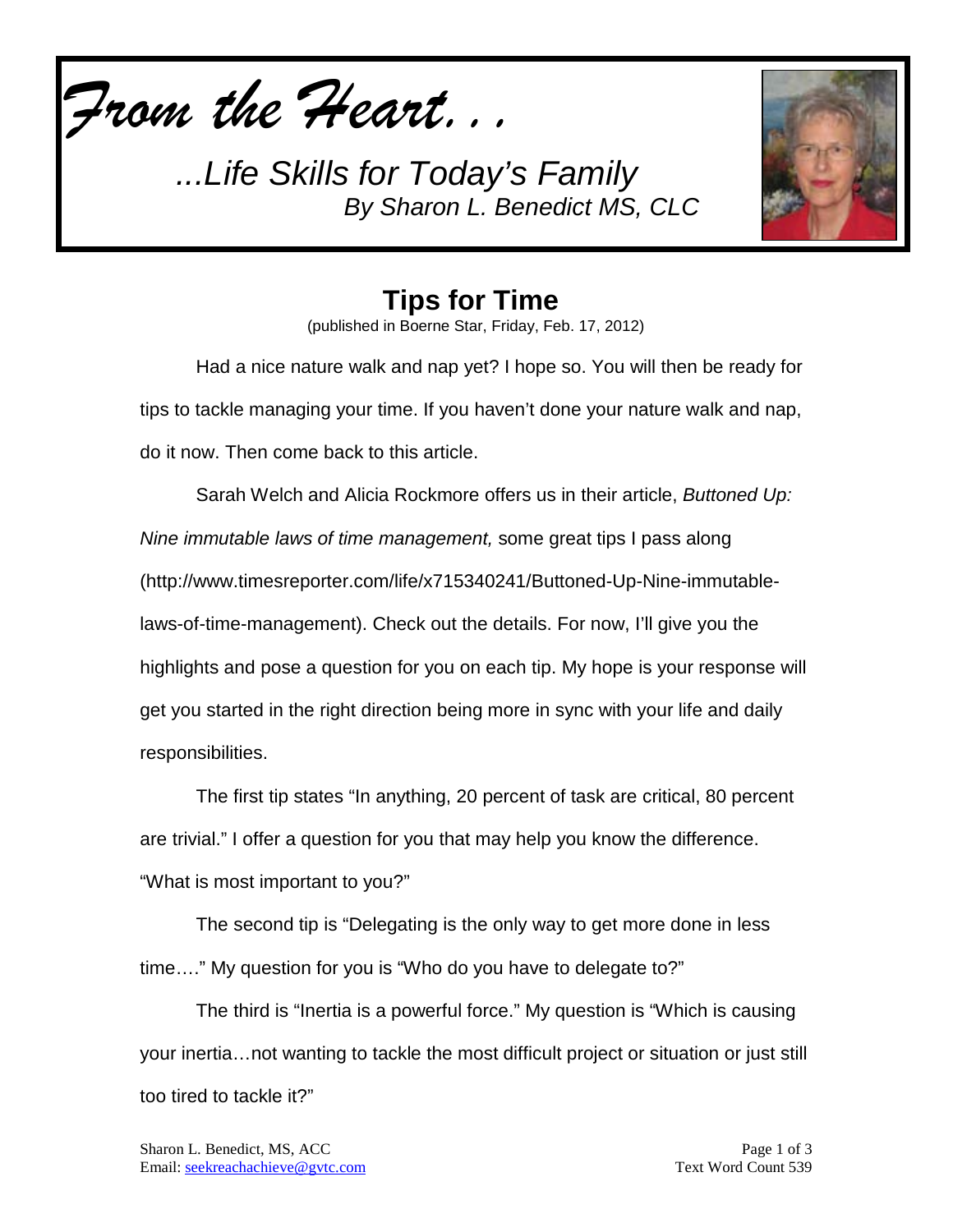The fourth is "Work will fill up whatever time you have allotted for it." My question is the same as Welch and Rockmore. "If I had to complete my most pressing project in half the time, how would I do it?"

The fifth is "Multitasking impairs intelligence and hurts your efficiency." My question is "Which is easier and takes less time for you…multitasking or completing task sequentially?" Do the one that takes less time. Regardless what researchers may say about the time wasting issues in multitasking, some people actually use less time when multitasking. It really all depends on your personality style, age, task at hand, and life situation.

The sixth is "Nothing goes according to plan." My question is "Where can you slip in flex time for the unexpected?"

The seventh is "What you write down and schedule gets done." My question is "What is the difference between important and urgent for you?" Often times, we are pushed to do something that you or someone else feels is urgent, but not necessarily important at that particular time. Write down what you believe is important, put a deadline on it, then do it.

The eighth tip is "Every person has a 'prime time'." My question is "When do you feel the most energetic?" Whatever that time is do what is most important during those hours.

The ninth and final tip is "Batteries run out." My question is "How do you slot in 'ME' time to make sure your batteries don't run out?" If you were able to read the previous article, and you are stressed and tired out, now is the time to take that nature walk and a long nap, along with some whole, healthy foods to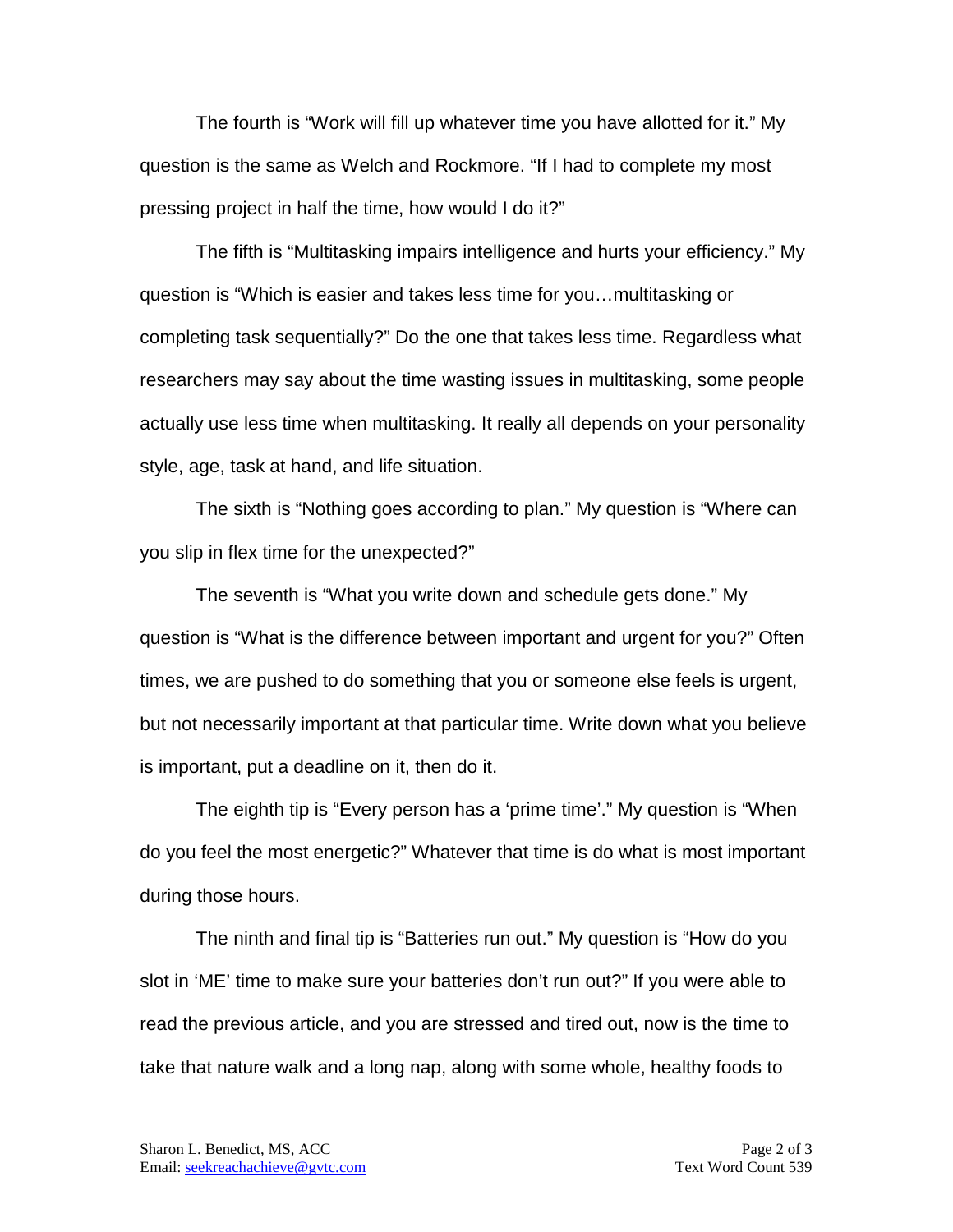renew your energy. I hope the time you used to read this article has helped you tackle and treasure your time.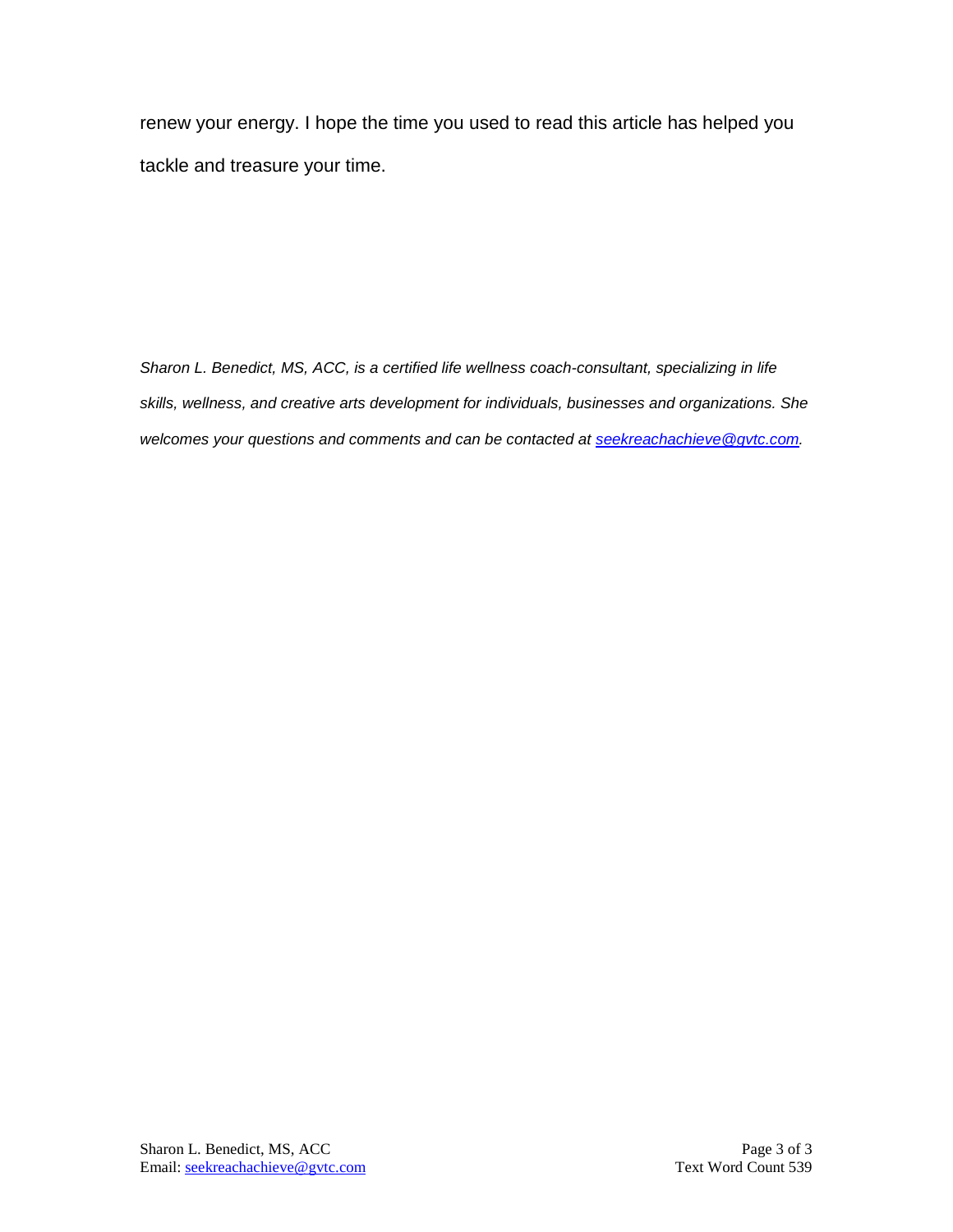*From the Heart...*



## **The digital age and time tools**

(published in Boerne Star, Friday, Feb. 24, 2012)

With all the personal and work appointments, deadlines, reminders, even random thoughts or ideas you want to save, where can you keep them all in one place? In years past most of us had a physical calendar in the kitchen and/or on our desk. We also used a day planner notebook that we took everywhere we went. Then we had the standard cell phone that took calls, left messages, and had a basic calendar on it. We also had a computer at home and/or work with email capability, word processing software, and the other computer basics.

Yet, in just a few years we now have the smart phone, ipads, you name it. Are these just more electronics hanging around duplicating functions? Or are they really useful and valuable time management tools? It really all depends on you, doesn't it?

First, have you taken the time to learn the features in each one? If not, they are of little use and a waste of money. Yet, if you do learn their features, and that takes quite a bit of time to learn and practice using them, they just might be prove their cost. One big difference between this decade and the past decades is integration. You can actually synchronize your smart phone with your computer, ipad, and other mobile devices now.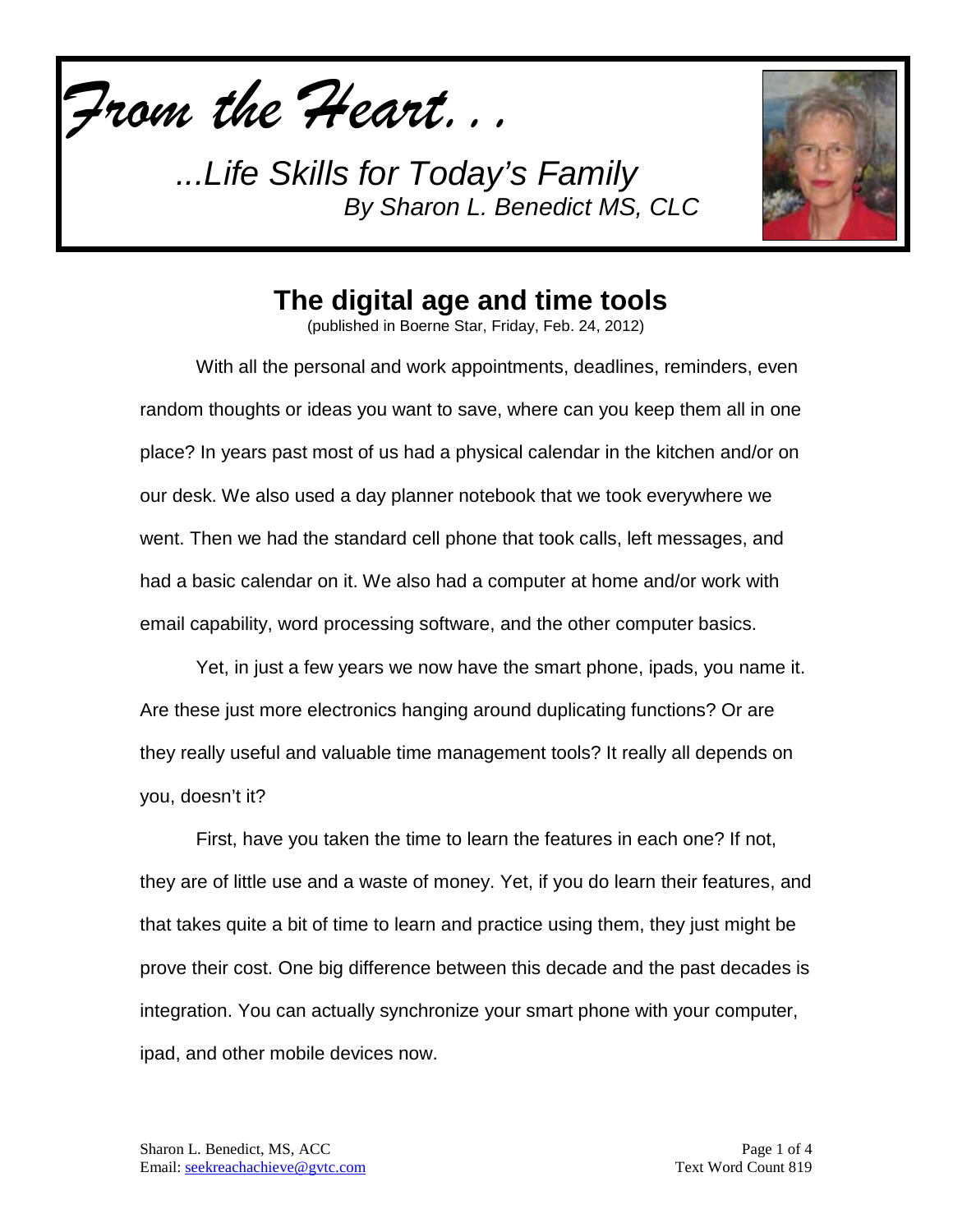Keep in mind you may need to go to a workshop offered by the provider online or on site to make sure each step is correctly followed. Otherwise, all kinds of difficulties can arise blocking interfacing between your phone, email, Google, photos/video uploads and downloads, social networks, your computer. It's a big cyber world out there now. And when all is connected and interfacing with each other, a lot of information is also being accessed into marketing databases.

Hopefully, there is sufficient security to safeguard your more private information. So, how far do you want to go to "get connected" and still have a sense of privacy? That is a question only you can answer. On one hand, when completely connected, you are right there with most of your friends, and have access to just about any website, social network, application with games, products and services known to man. On the other hand, the number of soliciting calls skyrocket for some. You may have to just ignore the ads and also work around the spam coming in all directions.

Although some people consider me a techy person, I am far from meeting the level needed to make all the connections. My learning curve is rapidly mounting since I just bought my first smart phone, Droid 3. Yes, I know, Droid 4 and Droid Razr are here now, including iPhones; and getting faster and more sophisticated by the day. I am glad to just start with Droid 3 for my purposes. I've worked on the basic setup and am now at the Google interface junction. I now have a problem to solve since the phone doesn't recognize my Google account for some strange reason.